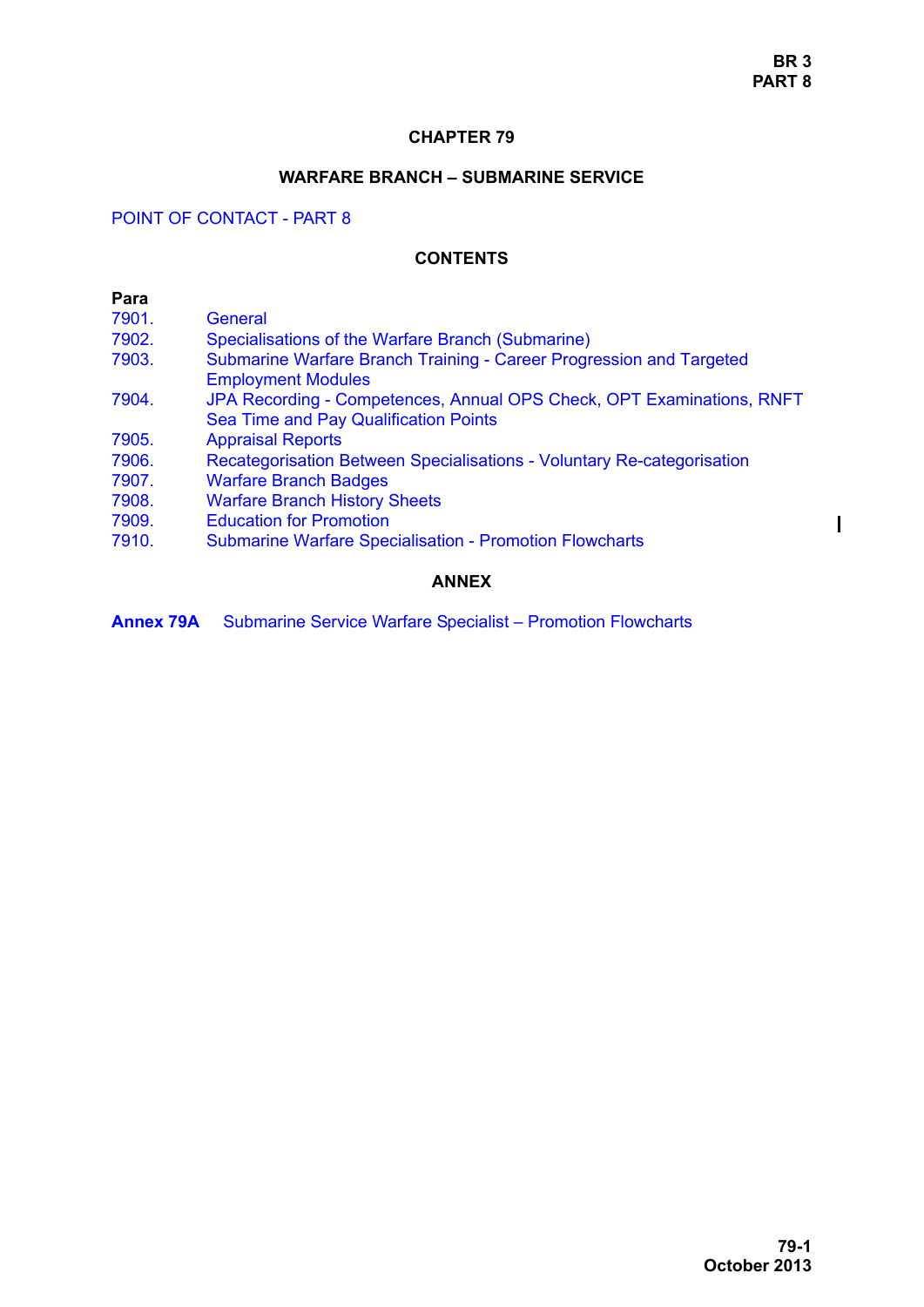# **CHAPTER 79**

### **WARFARE BRANCH – SUBMARINE SERVICE**

#### <span id="page-1-0"></span>**7901. General**

This Chapter covers the career regulations for all Warfare Branch specialisations with the exception of Coxswain (Submarine) (Chapter 83). Divisional Officers are to ensure that a copy of this Chapter and Annex is placed in the PDR of every member of the Warfare Specialist specialisations listed at [Para 7902](#page-1-1).

### <span id="page-1-1"></span>**7902. Specialisations of the Warfare Branch (Submarine)**

a. The following specialisations (and sub-specialisations) exist:

| Coxn(SM)       | Coxswain (Submarine) – see Chapter 83                         |
|----------------|---------------------------------------------------------------|
| WS             | <b>Warfare Specialist</b>                                     |
| (TSM)<br>(SSM) | (Tactical Submarine)<br>(Sensors Submarine)                   |
| <b>CISSM</b>   | <b>Communication Information Systems Specialist Submarine</b> |

b. **Specialisation Selection.** Warfare Branch (Submarine) ratings will be selected at Careers Offices as either CISSM, WS(SSM) or WS(TSM). Individuals requesting to transfer specialisation, both within the Warfare Branch and the RN as a whole, will be managed on a case-by-case basis by the Warfare Ratings Branch Manager.

c. **Coxswain (Submarine).** Selection into the Coxswain (Submarine) specialisation will be by sideways entry only. See Chapter 83 for full details.

### <span id="page-1-2"></span>**7903. Submarine Warfare Branch Training - Career Progression and Targeted Employment Modules**

Career Progression for Warfare Branch Ratings is detailed within Annex 79A. In addition to Career training, individuals will be required to undertake Targeted Employment Modules (TEMs) in accordance with the Unit Establishment List (UEL).

a. **Training Performance Statements, On Job Training Task Books and Operational Performance Standard.** On successful completion of PQCs for AB2, LS and PO, a WB rating will have attained the Training Performance Statement (TPS) for the current rate. Individuals will be issued with the appropriate OJT Task Book (TB) or a Professional Certification Record (PCR). In the subsequent sea assignment, a rating will be deemed to have achieved Operational Performance Standard (OPS) on successful completion of the core career OJT section of the relevant TB (TPS+OJT= OPS) for AB/LS and PCR for PO. On achievement of OPS as an AB1, LS and PO, the Warfare Training Co-ordinator must inform the unit Human Resource (HR) administrator so that the relevant competencies (see Annex for details) are input to JPA. When an individual is advanced to AB1 the HR administrator is to ensure a Promotion Authorisation Request (PAR) is signalled to their parent Career Management Cell (CMC) who will authorise the promotion and change the rank on JPA. It is important that achievement of OPS is input to JPA before the PAR date; thus stating that the rating has achieved OPS before attempting to be advanced to AB1. A rating's OPS is defined and owned by the Branch Manager.

 $\mathbf I$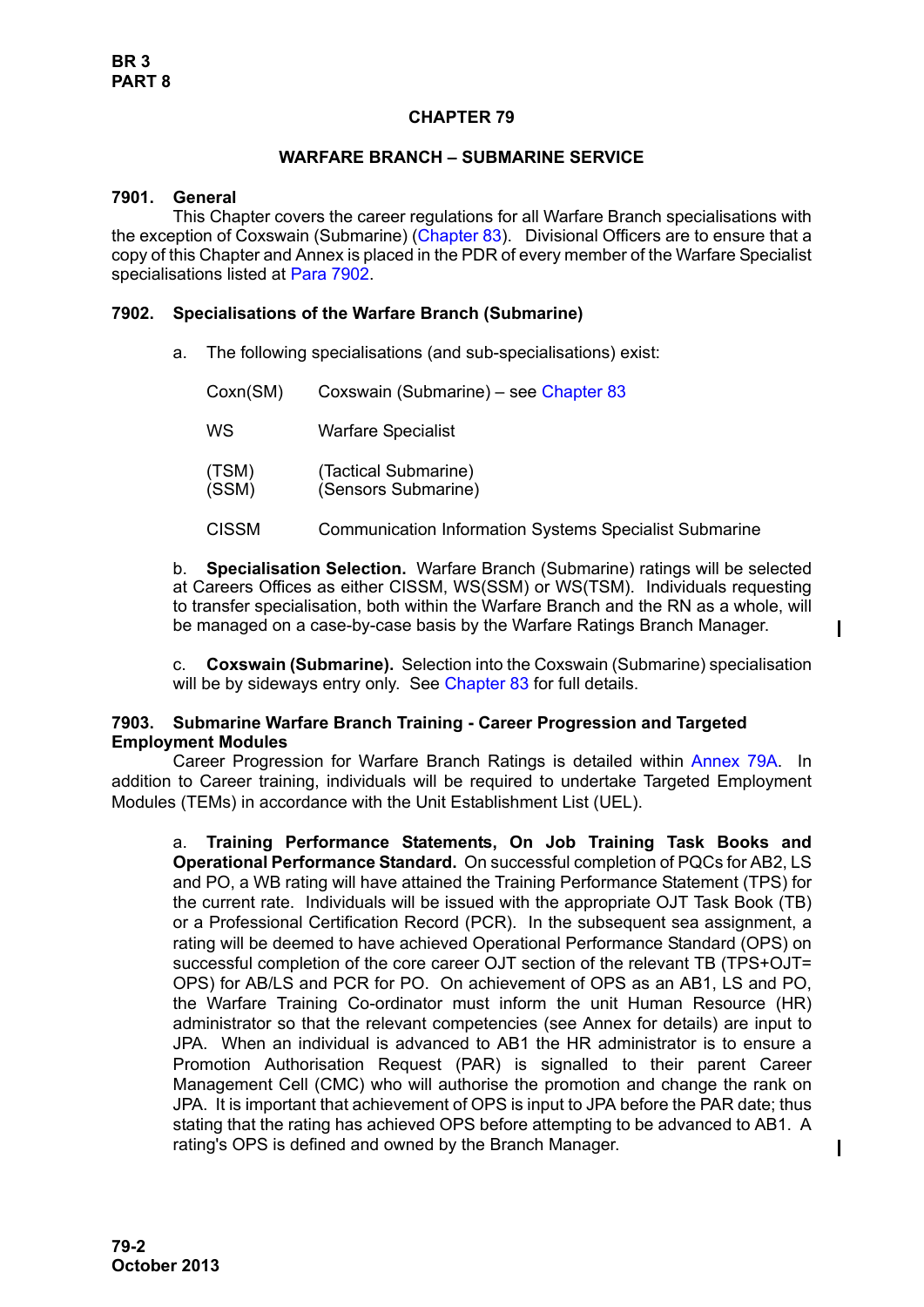b. **Mechanism for Unacceptably Slow Progression**. It is entirely possible that some ratings may not achieve OPS. Within the Warfare Branch there is no scope to employ individuals who cannot or will not progress themselves beyond AB2. It must be realised that AB2s are primarily employed to gain experience and to advance to a higher rate. It therefore follows that the ultimate sanction for those who cannot or will not progress beyond AB2 is the application for an administrative discharge on the grounds of un-employability. Within the Submarine WS and CISSM specialisations an initial warning is set at 12 months from the end of Phase II Training (unless it has been given earlier supported with unequivocal statements of non-recommendation for promotion in an Appraisal Report). Warnings will then continue 3-monthly within the Appraisal process for an aggregate total of 18 months under warning, whereupon application for administrative discharge on the grounds of un-employability will be sought.

c. **Targeted Employment Modules.** These are the method by which additional individual skills, as required by EL position numbers, are delivered. As TEMs are linked to EL position numbers, the Warfare Department Co-ordinator must liaise closely with the Coxswain in order to manage Squad members effectively. Course capacity and scheduling can restrict the timely delivery of TEMs to meet short notice requirements, therefore, individuals may need to be "manage-moved" between EL position numbers up to eight months in advance of assuming a particular role in order to achieve the appropriate TEM in good time. Some TEMs are graded whilst others are Pass/Fail:

(1) *Pass*. Training establishments and units that are responsible for conducting TEM courses are to report successful completion and ensure their Human Resource (HR) administrators input the relevant competencies to JPA.

(2) *Failure*. In the event of failure, students are to be back-classed either by course module, where appropriate, or for the entire course. If a student fails an entire TEM course, a written report is to be forwarded by the training unit or establishments (as appropriate) to the individual's parent unit and the receiving submarine. The individual could be considered for discharge SHORE in accordance with Chapter 54 or, in the case of LS, immediately warned formally by the parent unit for reversion in accordance with Para 7006. The need to assign a rating to the next available TEM course may mean that the formal warning period may be less than three months. The Course Booking Cell (CBC), as advised by the submarine's Coxswain, may allocate an individual who has failed a TEM or another member of the submarine's Squad to a place on a later TEM. The Coxswain must assess the manning implications.

(3) *Second Failure.* After a second failure, LS or above will be subject to reversion for unsuitability. Able Ratings who fail a TEM a second time are not to be employed in any UEL position number that requires that competence and are not to attempt that TEM for another 12 months. The submarine is to assess the individual's employability within the Squad. If deemed unemployable, the matter is to be referred to the Submarine Warfare Ratings Branch Manager.

d. **TEMs OJT requirements.** In addition to OJT TB, AB2s, AB1s and LHs attending TEMs will also be issued with the relevant OJT in loose leaf format for inclusion in their current TBs.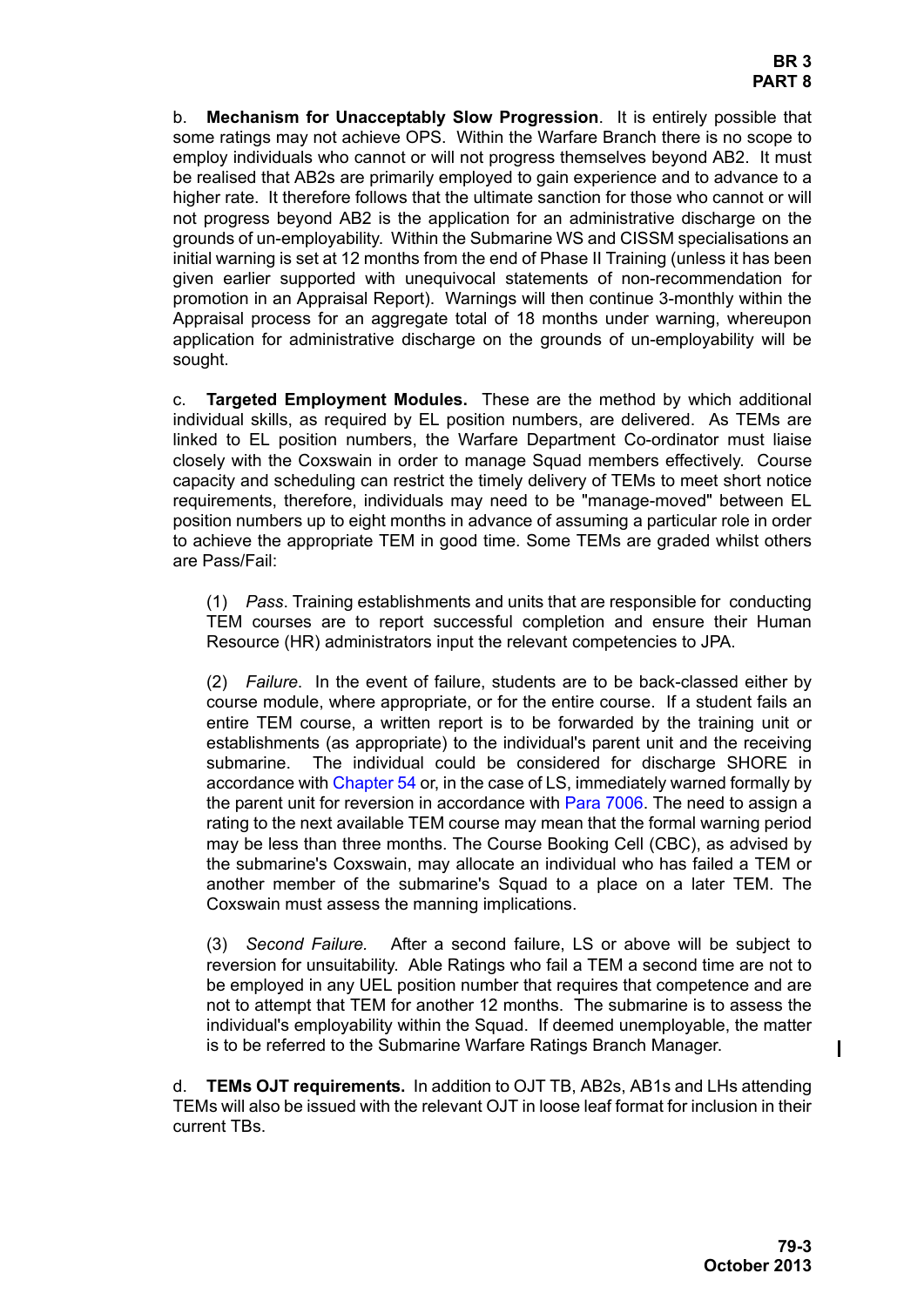e. **Attendance on next higher Professional Qualifying Course.** A rating will not be eligible to attend the PQC for a higher rate unless they are in date for the Annual OPS Check in the lower rate and has been selected for promotion by a Board. The PQC and LRLC/SRLC should normally be undertaken as a package. The Selection Signal will be the trigger for Coxns/CMCs/CNPers to load candidates on the next available PQC/LRLC/SRLC. It will not be possible to achieve this for every individual immediately but priorities must be adjusted to achieve commencement of PQC within 12 months of selection. On implementation, it is possible that a surge in applications will exceed available places. The Career Manager's judgement will be necessary to manage pinch-points. Where available, spare PQC training capacity may on occasion be offered to non-selected, suitably recommended volunteers.

f. **Failure to Complete Professional and/or Leadership Course**. Refer to Para 6716 for rules on the impact on a rating's promotion if he/she fails to complete PQC and/or LRLC/SRLC before CPD or within 12 months of CPD as a result of service reasons, non-service reasons (outwith control) or non-service reasons (within control). If the LS or PO PQC is refused, Para 6913 will apply. In the event of failure during a LS or PO PQC, Para 6912 will apply.

# <span id="page-3-0"></span>**7904. JPA Recording - Competences, Annual OPS Check, OPT Examinations, RNFT Sea Time and Pay Qualification Points**

a. **Recording of Competencies**. Once a Submarine WB rating has successfully completed a PQC, TEM, core career OJT TB and achieved OPS that competence is to be input to JPA by the appropriate unit HR administrator.

b. **Annual OPS Check**. All personnel are expected to remain at OPS while building up experience towards promotion. Maintenance of OPS is to be monitored through an annual OPS Check process co-ordinated by the Warfare Training Co-ordinator who is to ensure that sufficient opportunities are provided for this purpose within the constraints of the manpower planning cycle. Ratings assigned to positions outside of core warfare disciplines are expected, where possible, to maintain OPS. However, it is recognised that this may not be possible due to location and employment patterns. Therefore all individuals rejoining Front Line Units from shore assignments are to be given an OPS check as soon as practical after arrival. Whilst not a pre-selection requirement, being 'in date' for annual OPS is a pre-requisite for all Promotion Career Courses for AB-LS and LS-PO and for promotion to the next higher rank at Common Promotion Date. Divisional Officers and Line Managers of ABs and LHs selected for the next higher rate are to arrange for an Annual OPS check via the OPT facilities within three months of the individual attending Promotion Career training. OPS qualifications will be checked on attendance of LH and PO Career Course training. Ratings not in date for OPS will be returned to Unit.

c. **Annual Operational Performance Training (OPT) Examination**. The OPT examination forms part of the annual OPS Check and is valid for 12 months from the date of the examination. The examination is to be conducted at the OPT Facility in either Faslane or Devonport. Ratings assigned or loaned to units outside of these geographical locations are to contact the OPT Facility Faslane (93255 6110) to request authorisation to conduct an 'outstation OPT examination' Guidance on the process of conducting OPS checks and OPT examinations is given in BR 1984 - Warfare Training Regulations.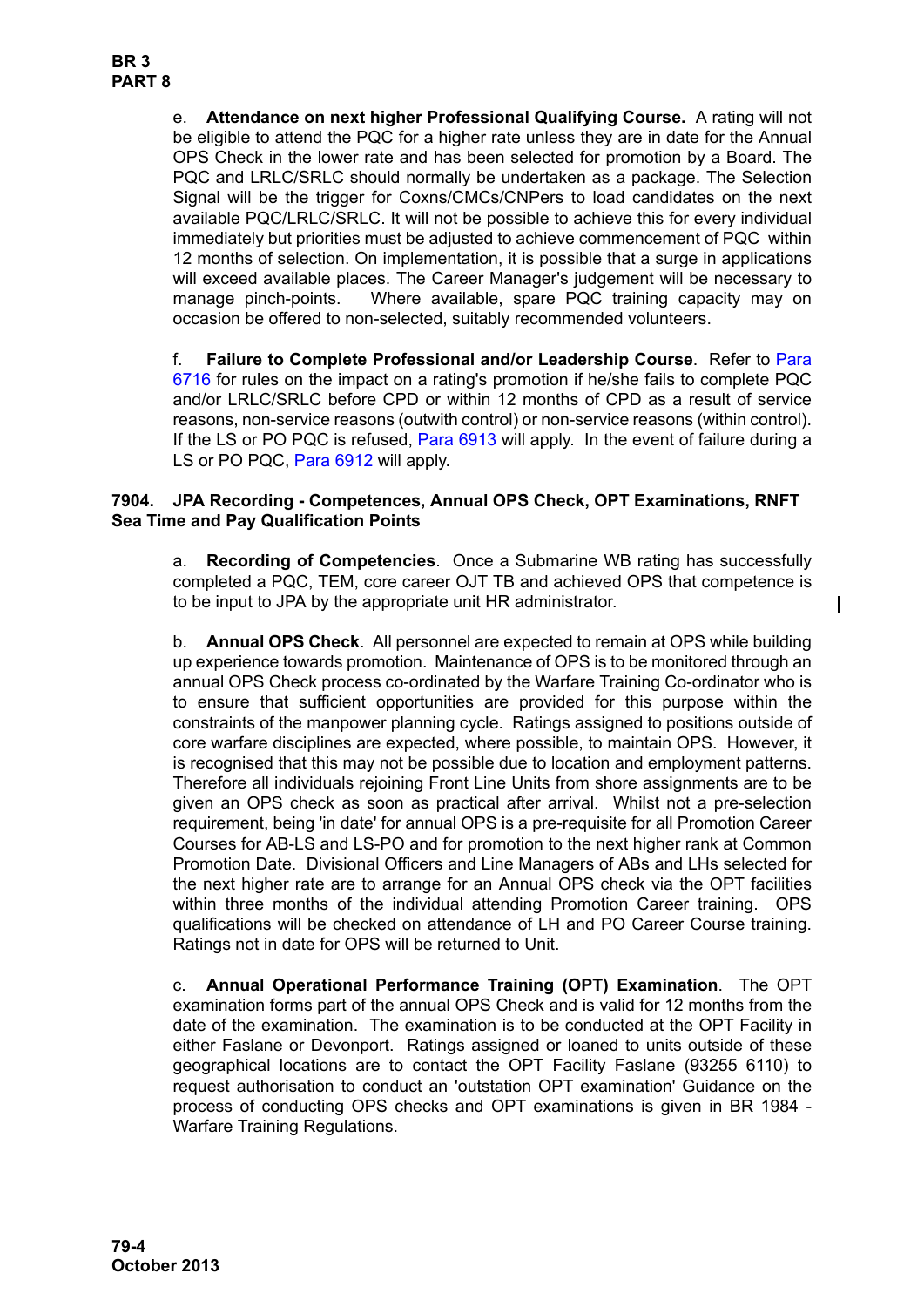$\mathbf I$ 

d. **RNFT**. Ratings are to be in date RNFT or in possession of either a permanent medical exemption as issued by a Naval Service Medical Board of Survey (NSMBOS) or temporary exemption (as issued by the Commanding Officer) on the appropriate CRD and CPD. See Para 6720 for full details.

e. **Sea Service**. A minimum of 12 months sea service (not including JR Squad time) is required as a pre-selection requisite for promotion to PO and CPO and is to be recorded on JPA. See Para 6905 for full details.

### f. **Pay Qualification and Accelerated Incremental Progression Points**.

(1) Qualification Points (QPs) have been set against certain competencies for each Warfare Specialisation. Until a rating achieves the competency set against a QP, their Yearly Incremental Progression will be automatically suspended within JPA. Progression will only re-commence when the competency has been achieved and awarded. The flow diagrams at the annex list QPs against the various requirements. Full details of QPs can be found in JSP 754 Chapter 3 Section 4.

(2) *Accelerated Incremental Progression (AIP) Points.* In order to reward achievement of milestones the following AIP are available.

(a) On achieving OPS as AB1 - 12 months' AIP.

(b) On completion of PO PQC banked until being rated PO - 12 months' AIP.

(c) On achieving Level 5 NVQ Diploma in Management (PO to WO1) - 12 months' AIP.

Individuals are restricted to a total award of two 12-month AIP awards within a career. Full details on requesting the award of AIPs can be found in JSP 754 Chapter 3 Section 6.

### <span id="page-4-0"></span>**7905. Appraisal Reports**

a. **Appraisal Reports.** Appraisal reports are required in order to provide selection boards with the detail of an individual's performance and suitability for promotion. Appraisal reports are to be raised annually (30 Nov for all ABs; 31 Jan for all LS). Individuals who cannot maintain OPS, or who receive an unequivocal statement of 'non-recommendation' in a SJAR appraisal, must be given a clear plan of action to remedy the situation. This plan must be summarised in the report. If no clear improvement is forthcoming within 3-6 months, individuals should be issued with a formal Divisional Officer, HOD or Commanding Officer's warning for inadequacy. In cases where a warning has been issued and an individual has not achieved or maintained OPS within the 3-6 month period, the Branch Manager is to be consulted for advice.